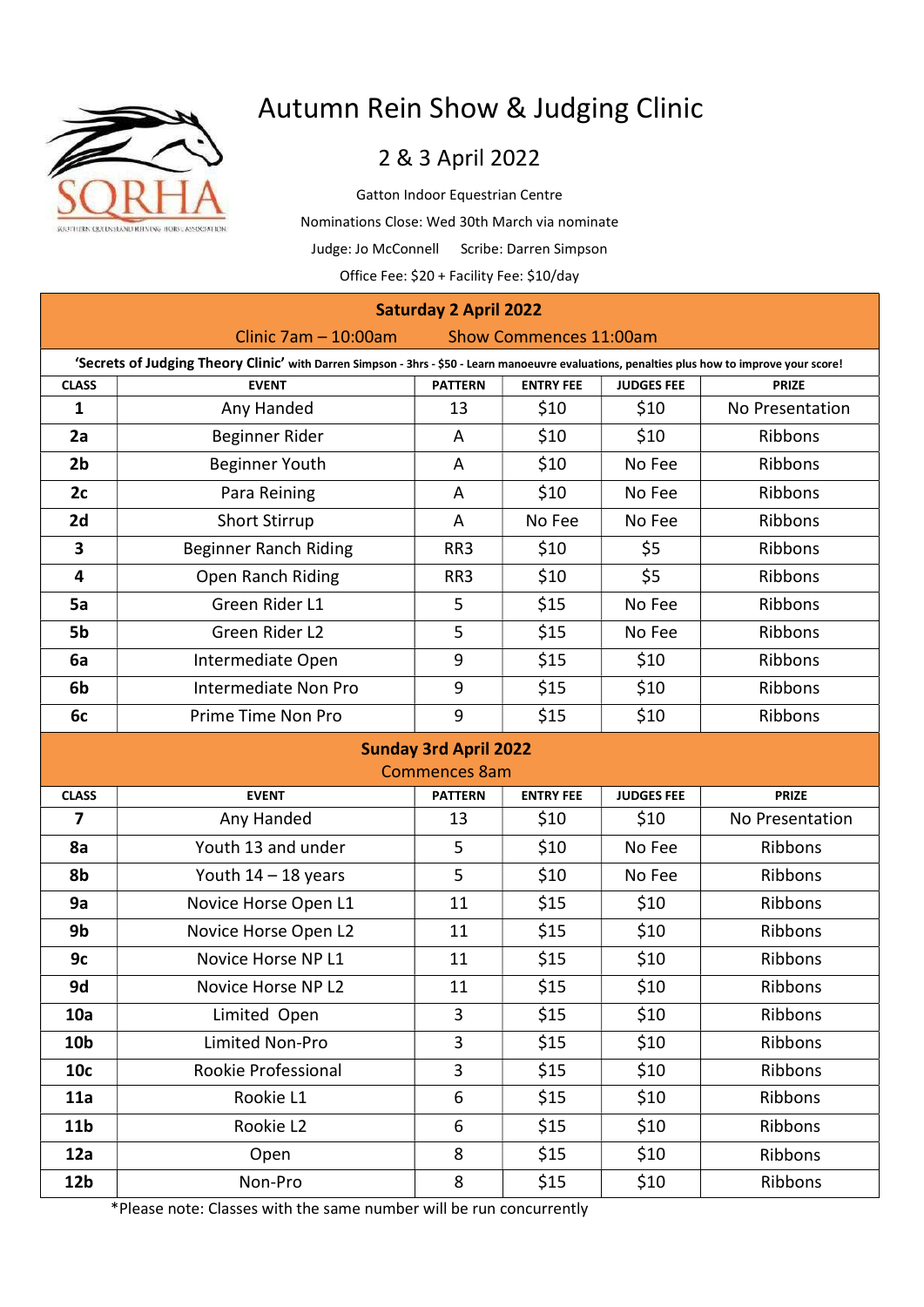### SQRHA Show Information & Conditions

1. Nominations are to be received no later than 11:59pm Wednesday before show or late fees apply.

2. Bump in NO EARLIER than 12pm Friday 1<sup>st</sup> April \*Earlier arrivals to book via LIEC: Wendy Palmer 0413 331 627

- 3. Summer Rein Ribbon Show is a Reining Australia (RA) Approved Horse Show.
- 4. Membership Required:

SQRHA (Non Sanctioned Classes)

- Any Handed
- Beginner Rider
- Beginner Youth
- Para Reining
- Short Stirrup
- Beginner Ranch Riding
- Open Ranch Riding
- Any rider astride a horse even if not competing

SQRHA (or any RA Affiliate) plus RA Green Rider Program

- Green Rider L1
- Green Rider L2

SQRHA (or any RA Affiliate) plus Reining Australia Youth Membership

- Youth 13 and under
- Youth 14-18 years

SQRHA (or any RA Affiliate) plus Reining Australia Full Membership

- Any class above plus...
- Limited Open
- Limited Non Pro
- Rookie Professional
- Novice Horse Open L1 & L2
- Novice Horse Non Pro L1 & L2
- Rookie L1 & L2
- Prime Time Non Pro
- Intermediate Non Pro
- Intermediate Open
- Non Pro
- Open

Membership for SQRHA is now online www.sqrha.com.au Memberships for Reining Australia are online at www.reiningaustralia.com.au

5. Biosecurity - Horse Health Declaration Form: This online form must be completed and submitted with entry. Please remember to put your Property Identification Number (PIC) on this form.

6. Horse Numbers will be issued to competitors at the show office. Please have the number pinned to the left side of the saddle pad. We appreciate return of these numbers to the office prior to leaving the show.

7. This show will have an OFFICE FEE to offset the clubs software/accounting costs and also a FACILITY FEE to cover the cost of the Gatton Indoor Equestrian Centre hire.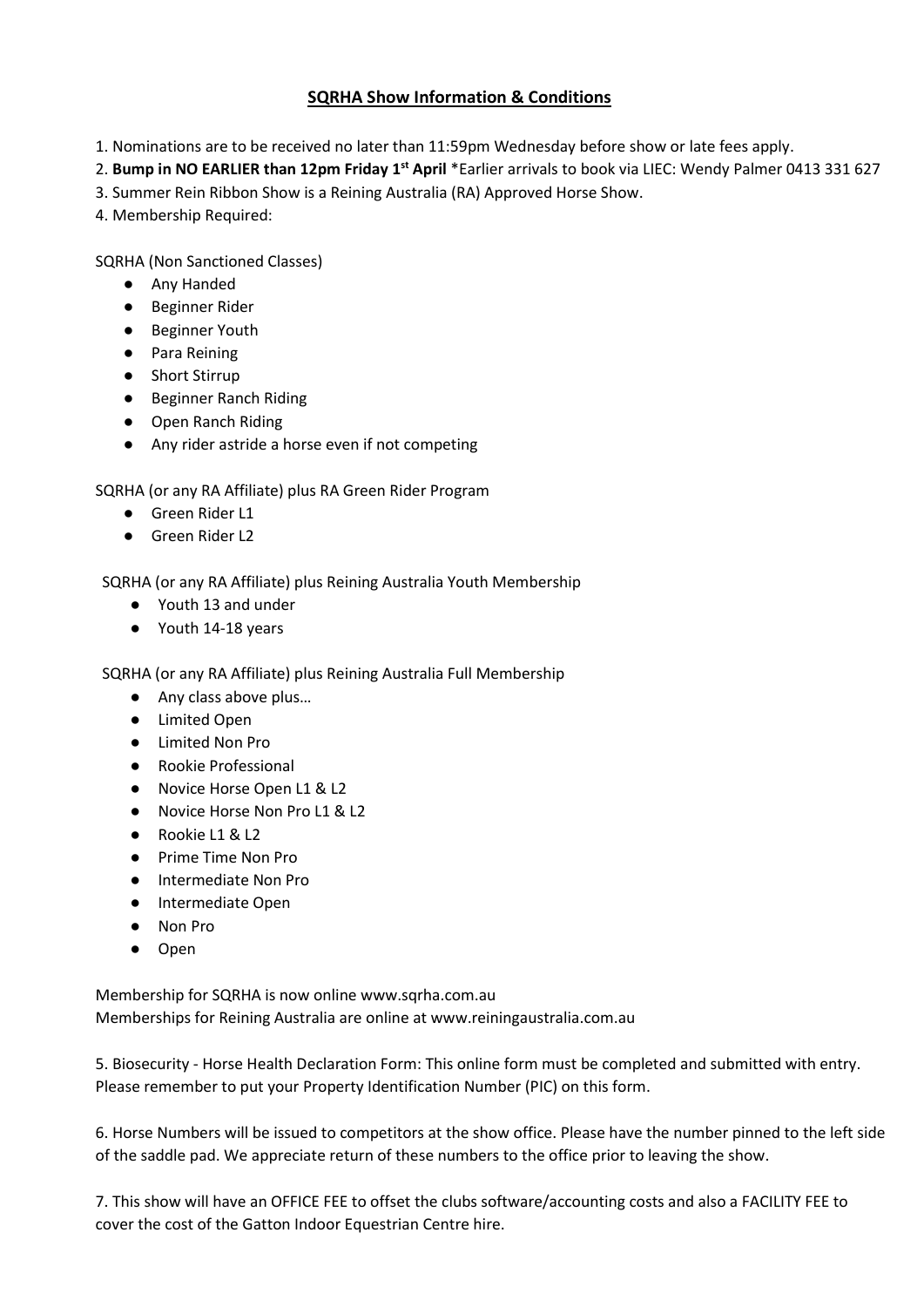#### 8. STABLING

- Row A to F Stalls (timber block) will be available for all horses competing.
- The concrete stalls are to be reserved for stallions.
- Stable numbers are to be recorded to secretary.
- At the completion of the show, stables must be left in a clean and presentable state. If stables are deemed to be left unclean, a \$50 stable cleaning fee will be invoiced to the competitor. Any outstanding stable cleaning fees will prevent a competitor from showing at subsequent shows.

#### 9. GRANDSTAND

- No smoking in the grandstand or within 5 metres of the catering van.
- NO dogs allowed in grandstand, marshalling area or in vicinity of food preparation areas. Any dog/s on grounds must be kept under control with a lead. Please be respectful and clean up after your dog.

#### 10. ARENA PROTOCOL

- No alcohol is to be consumed in the actual arena or the warm up pen. Horses are not to be ridden by persons under the influence of alcohol. No glass is permitted in the arena or warm up pen.
- Maximum of twelve (12) horses in the arena at any time. Maximum of five (5) horses in the undercover warm up area at any time (next competitor in the hold and 4 riders in the rest). An exhibitor may have ONLY one groom / coach present in the undercover warm up area during their class. Exhibitors who have finished their class are to leave the warm up area immediately following their run.
- Only current members of Reining Australia (R.A) & SQRHA (or an RA Affiliate Club) are permitted to ride a horse on the showgrounds. For insurance purposes, anyone riding astride a horse must be covered by membership even if not competing. An employee must submit a Certificate of Currency of Insurance that covers any employee riding but not competing.
- No lunging of any horse will be permitted in either the outside or the inside warm up arenas only in the round yard, one horse at a time.

11. A vet certificate or medical certificate must be provided, before any requests for refunds will be considered. Please forward this information to secretary.sqrha@gmail.com

12. It is the rider's responsibility to ensure they have checked their current Reining Australia eligibility status for the Sanctioned classes. Please check this on the Reining Australia website whilst completing entry forms.

13. Exhibitors for Non Sanctioned Classes: Riders may use one or two hands on the reins or change from one handed to two handed throughout the performance.

Exhibitors for Sanctioned Classes: Ride one handed in any legal bridle (refer RA Rulebook).

18. GREEN RIDERS: Riders competing as part of the SQRHA show programmes, must be current members through Reining Australia Green Rider program to compete in these classes. All competitors will start as Green Rider Level 1 until they attain the required number of points in that category. To be eligible for the program a competitor needs to be a Non Pro. Riders may use a horse without the restriction of ownership as defined under the non pro conditions. Green Rider Level 1 & 2 will be run concurrently; competitors can only compete in one level.

19. The working order for all classes will be randomly drawn and will be as per the program.

20. Horses & riders that are entered for more than one event, in a concurrent run class, will only have one run, pay one judges fee, and the score will count for both events.

21. By making an entry, you are assuming responsibility for the legal binding, of owner, rider and/or agent to the terms and conditions, as set out in the Liability Waiver provided with SQRHA membership forms and Reining Australia membership forms.